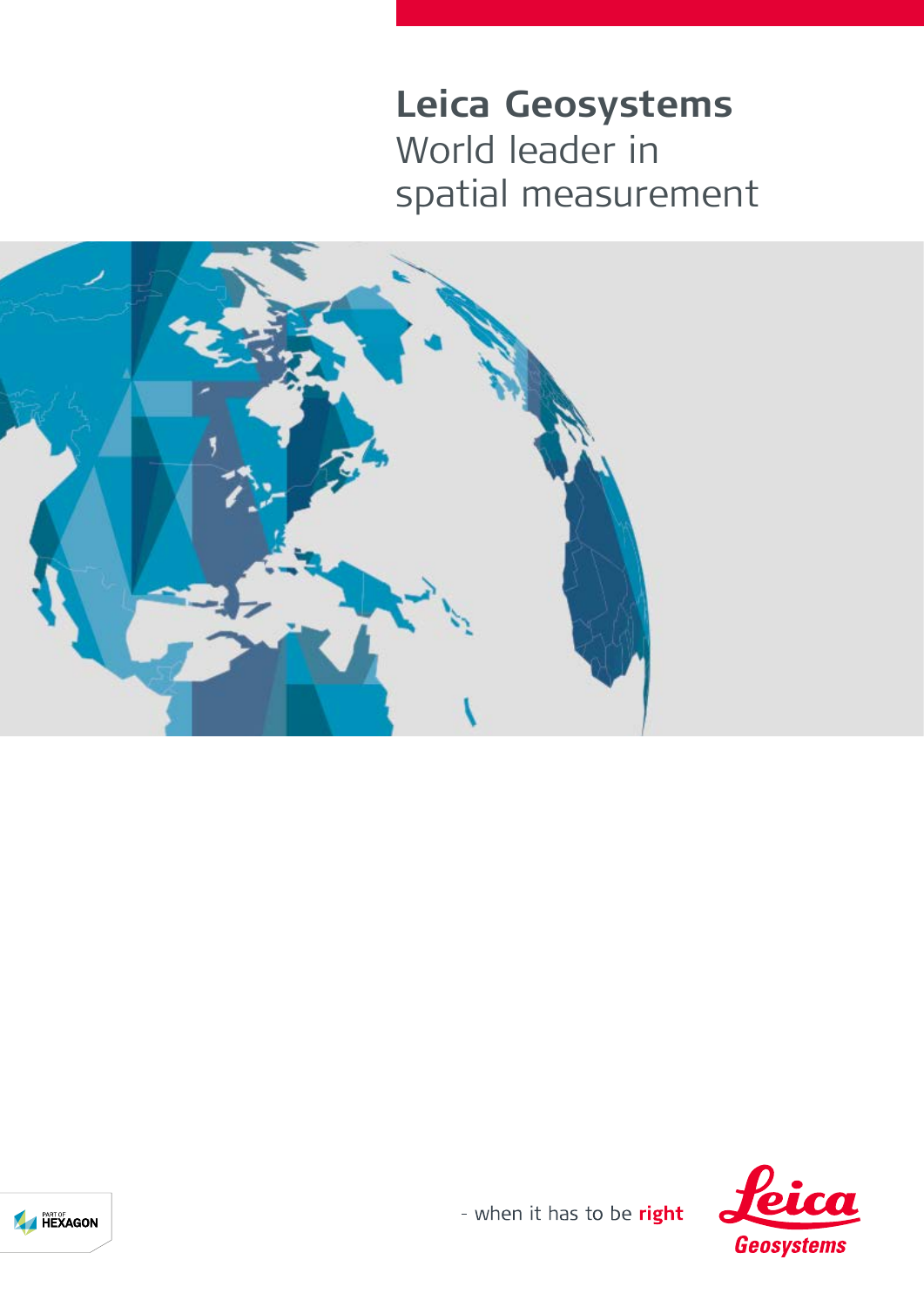



**No matter the task, scope or environment, Leica Geosystems supplies the solutions that help professionals get it right.**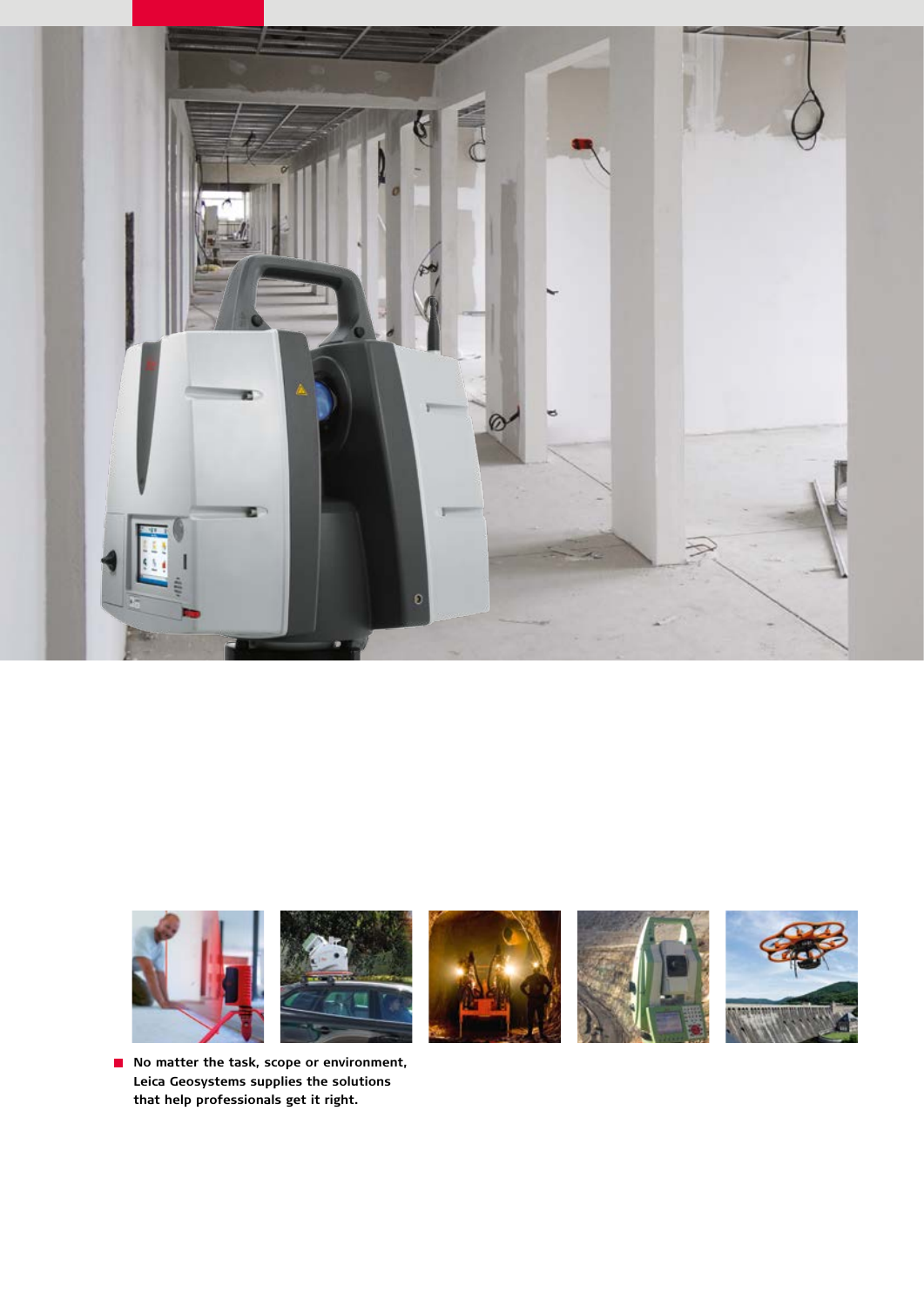

### **Trust. More than a feeling. A fundamental difference.**

Every day, tens of thousands of professionals put their trust in Leica Geosystems and in the projects that our solutions help them develop. Projects come in every shape and size – from building a bridge or an office tower to manufacturing an aircraft or race car, from making the maps to taking the measurements that help us understand and improve the world we live in.

However diverse their projects, our customers have one thing in common: their successes, profits, businesses, jobs – even their lives and the wellbeing of others – depend on getting it right. They depend on precise and

accurate measurements, performed efficiently, reliably and consistently.

These professionals put their trust in their measurements – and in our measurement and spatial technologies. With so much at stake, there's no room for errors or for compromise.

That's a responsibility we take seriously and that's why we are proud they choose Leica Geosystems - when it has to be right.

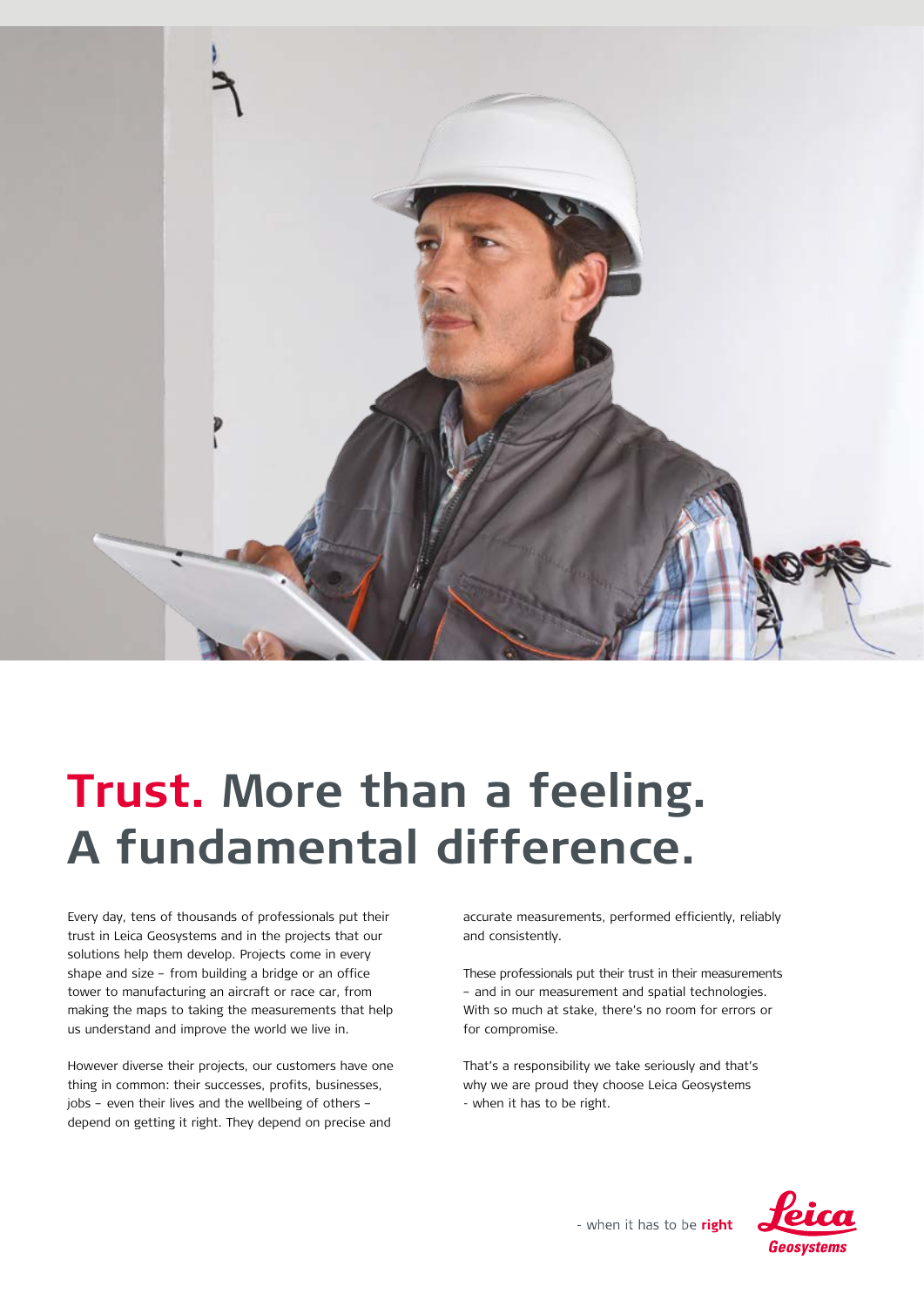

### **Success. Helping you shape the future and the world we live in.**

Leica Geosystems is focused on our customers' success. Our solutions help professionals capture, analyse, work with and understand spatial information. Leica Geosystems' products and services are trusted for their dependability and ability to increase productivity, and they have been for close to 200 years.

A range of highly advanced core technologies – EDM (Electronic Distance Measurement), GPS/ GNSS technology, 3D laser scanning, tilt and angle measurement and point cloud generation and analysis are applied to the needs of a wide range of industries. The resulting comprehensive portfolio of products and services coupled with a dedication to customer service and support generates innovative solutions that open up new opportunities for our customers' growth.

In a complex world, Leica Geosystems customers measure success in many different ways because every project is different, none is routine, and all are important. We are proud that our measuring, positioning and analysing solutions have contributed to some of the world's most exceptional projects.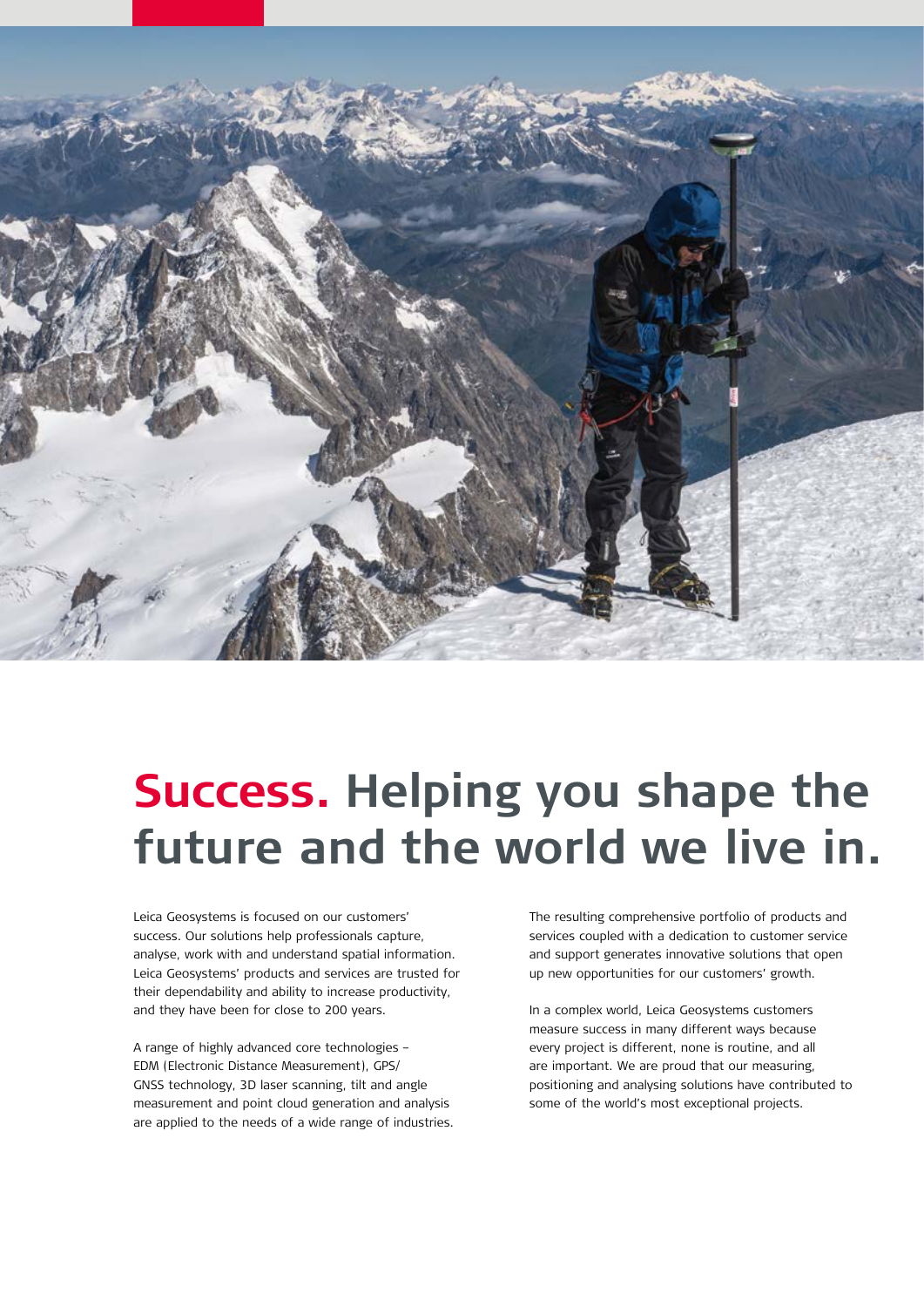**In the following spectacular projects and in the thousands more our customers complete each year, precise, accurate measurements play a critical role. So we measure our performance through our customers' success.** 



#### **The first exact 3D scan of Mont Blanc ice cap**

Reaching the top of Mont Blanc, Europe's highest peak, is a formidable challenge even to the most experienced alpinists. Strong winds and snowfall at the summit constantly cause altitude and volume fluctuations to the mountain's ice cap. This motivated a team of expert surveyors to take on the mountain's challenge and every two years determine the actual variations of the ice cap using the latest in measurement technology. The team, consisting of two surveyors from Leica Geosystems France and the Chartered Land Surveyors, based in France's Upper Savoy region, decided to make the first ever 3D laser scan of the shape and volume of this legendary glacier using the Leica Nova MS50 MultiStation.



#### **Extending the vision**

Nottingham, a city best known for its lace-making heritage and the legend of Robin Hood, laid foundations for its future prosperity with an expansion to its existing tram network using Leica PaveSmart 3D. One of the least car-dependent cities in the UK, the local council's investment in clean, convenient public transport is helping to attract sustainable new businesses and employment opportunities, whilst supporting the commitment to achieve a 26% reduction in carbon emissions by 2020. Convenient new routes offer increased mobility for a growing working age population, which is estimated to be approximately 512,000 across the city region.



#### **Precise dimsensions from measurement to installation**

To be able to fulfill the individual wishes of its customers quickly and reliably, cabinetmakers Fried AG, based in Bever near St. Moritz (Switzerland), need to keep their computer technology up-to-date. The company concentrates on interior architecture and the manufacture of built-to-order kitchens, doors and cupboards to the specific requirements of its customers. Measuring the existing dimensions on site with the Leica 3D Disto is an easy task for Fried AG and helps the company to produce customers' orders precisely, from measurement to milling.



#### **Advancing water utility assets**

Porto Alegre, the capital of the Brazilian state of Rio Grande do Sul, is home to approximately 1.5 million residents. DMAE, Municipal Department of Water and Sewer, is responsible for the management, supply, treatment and distribution of water and the collection and treatment of sanitary sewage. With the responsibility to oversee and maintain the existing services whilst also steadily seeking to expand and improve the network capability, DMAE captured, collected and recorded asset and attribute information to a new and precise level of accuracy with the Leica Zeno 10.

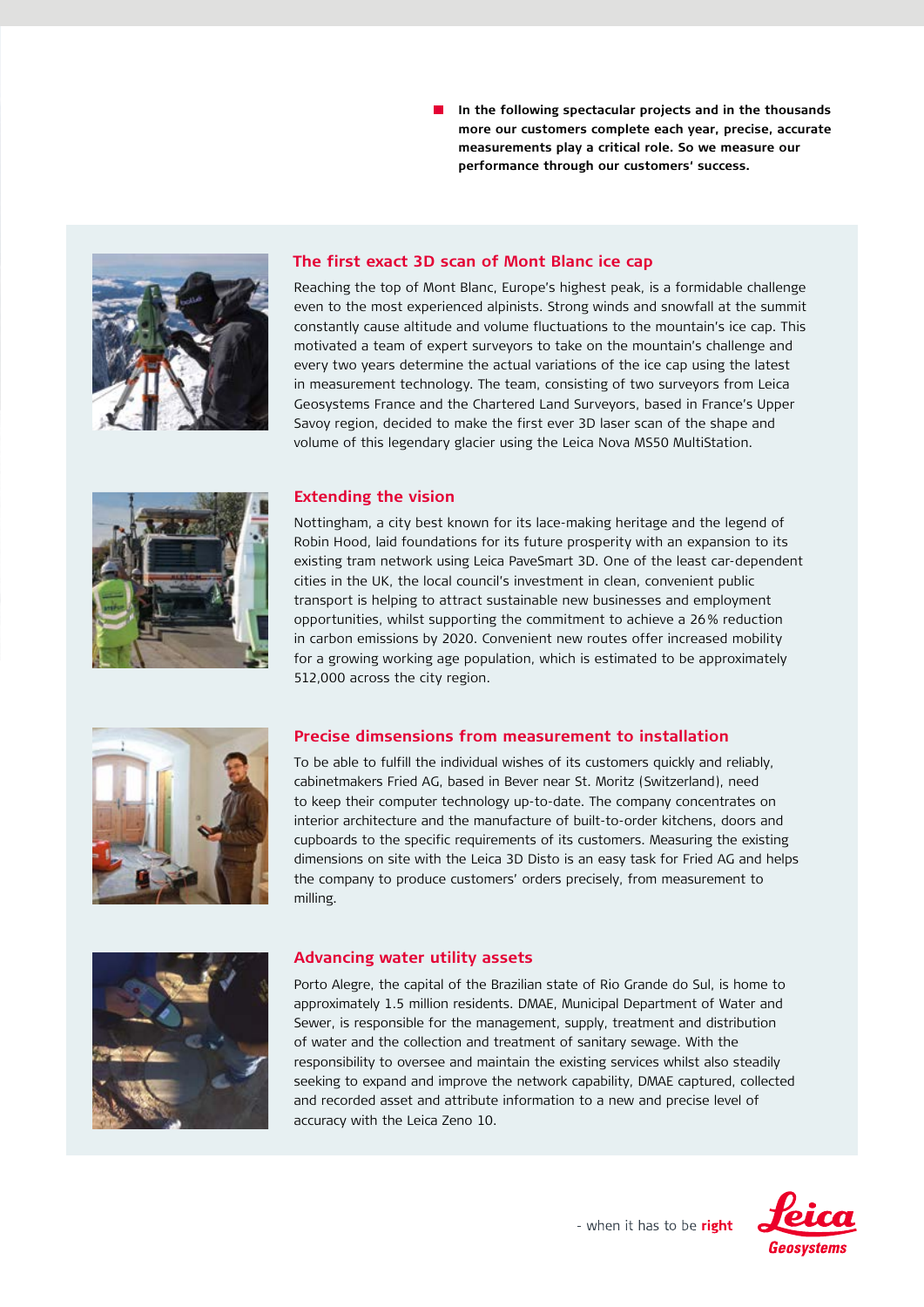

### **Scope. Covering the globe. Spanning your workflow.**

Leica Geosystems' customers are active across a wide spectrum of industries, and what our customers measure is equally diverse. Sometimes it's a single point, a height above sea level, the distance between two walls. Sometimes, many points are involved, as complex objects are positioned and assembled with millimetre-level precision or an entire building face is scanned to create a 3D drawing. Sometimes, a complete city must be captured and analysed to create accurate maps, multilevel representations and 3D fly-through models.

#### **From measurement to map to model**

Like no other company, Leica Geosystems offers solutions for all these needs. From a painter calculating paint volumes to an engineer designing a bridge to a surveyor optimising wireless phone tower coverage. Leica Geosystems' solutions encompass a workflow that transforms raw data into useful information, turning measurements into maps and maps into models that capture the real world. With the broadest range of competencies within the geomatics industry, Leica Geosystems delivers a comprehensive range of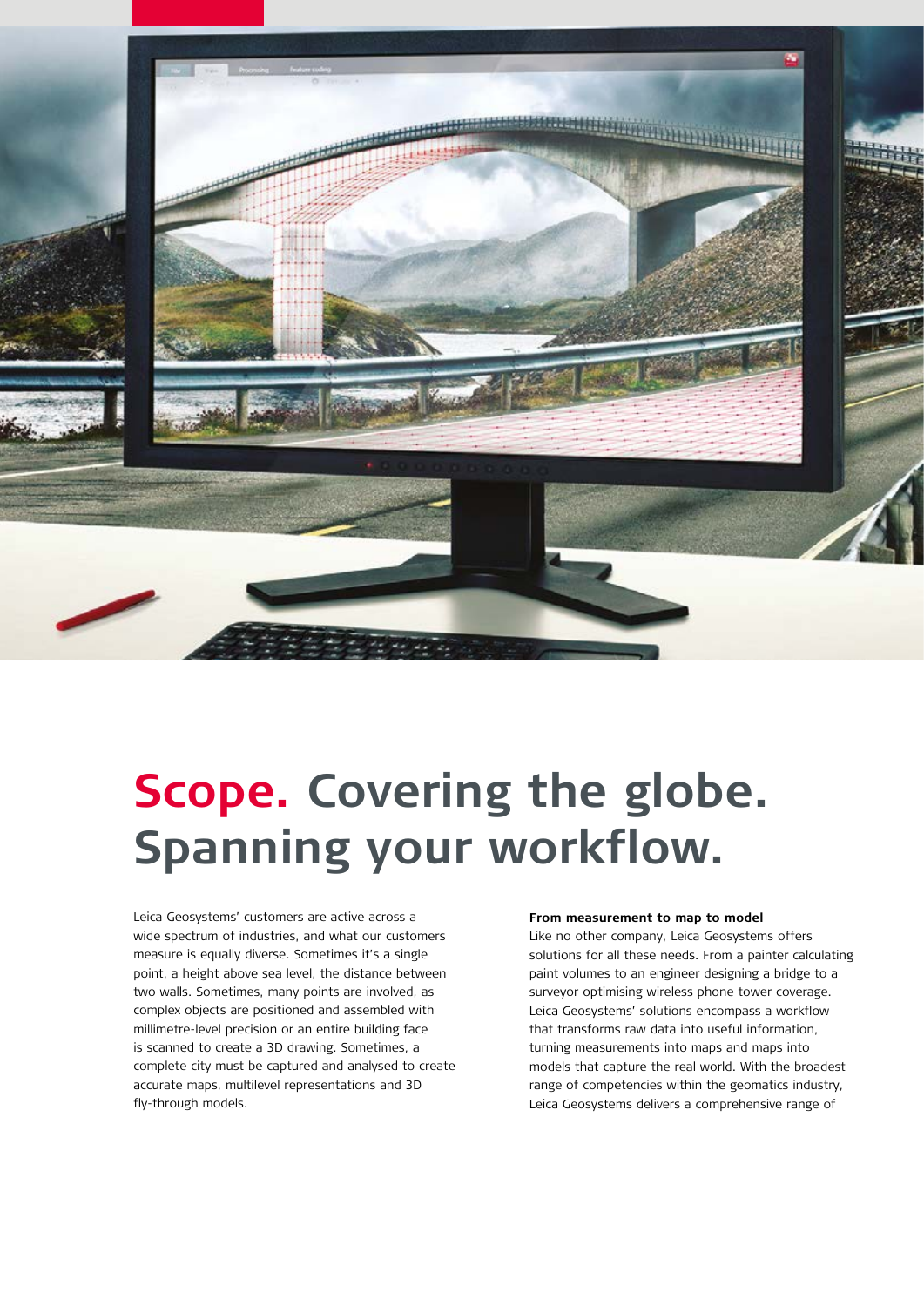**Leica Geosystems provides hardware that captures everything from individual points at a survey site to mass data from airborne sensors and 3D laser scanners.**

**CAM systems.**



**Leica Geosystems specialises in software to extract visual features from aerial imagery and to identify deviations from design.**

**and preservation projects.**

| capture                    | reference                                                                                                                                                | measure                | analyse                                                                                     | present                                                                                                                                                     |  |
|----------------------------|----------------------------------------------------------------------------------------------------------------------------------------------------------|------------------------|---------------------------------------------------------------------------------------------|-------------------------------------------------------------------------------------------------------------------------------------------------------------|--|
|                            | Leica Geosystems offers<br>solutions that reference<br>measurements against a wide<br>range of data sources, including<br>building plans, GIS databases, | Leica Geosystems       | delivers a range of<br>tools to work with<br>spatial information such<br>as photogrammetric | Leica Geosystems delivers<br>advanced software<br>solutions to present<br>spatial information -<br>often in 3D - such as city<br>models, as-built models of |  |
| topographical maps and CAD |                                                                                                                                                          | analysis of imagery or |                                                                                             | structures, site surveys,                                                                                                                                   |  |

**engineering projects.**



**From a single point to a 3D scan of a complex structure, we bring accuracy, reliability and innovation to every step of the workflow.**

needs – both today and tomorrow, as demands change, business expands, and activities grow more complex.

Working together with these professionals, we solve problems, develop new ideas and invent new technologies. It is this collaboration that ultimately shapes Leica Geosystems' products and services, drives our customers' businesses and improves the world in which we all live.



products that work together in a complete, end-toend workflow. Systems that integrate and operate consistently allow our customers to work faster, more efficiently and more productively.

Not every Leica Geosystems customer operates across the entire workflow; many have specialised needs within one phase. All benefit, however, from the breadth of expertise we offer, the depth of our research, and the commitment to each other's success. Our customers recognise the advantage of sourcing solutions from a single supplier who can meet their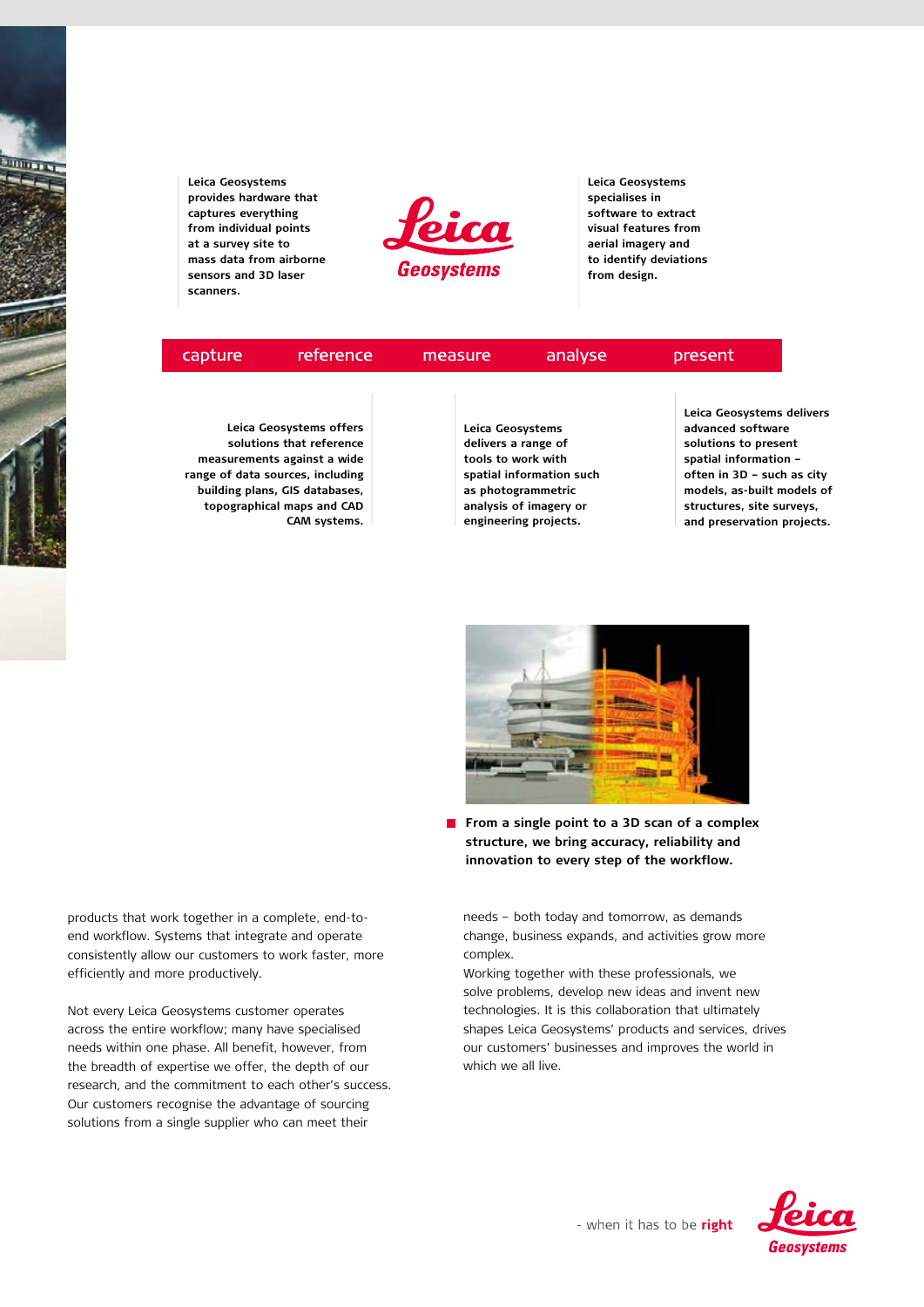

# **Depth.** We measure our performa

Leica Geosystems is committed to understanding customers' needs and to exceeding their expectations. Increasingly, geospatial solutions encompass more than products, hardware or software; today's customers demand comprehensive solutions that include an extensive range of services, too.

#### **Uniquely responsive**

Many companies have been Leica Geosystems customers for decades. In fact, the typical Leica Geosystems user is fiercely loyal and reluctant to use alternatives. What lies behind this loyalty is an appreciation of the significant role customer service and support play in the success of every project. Our customers trust us to keep their equipment up and running all the time.

Not that support means dependence – increasingly, our offerings empower customers to execute processes themselves that they traditionally outsourced.

Along with support for all of our own products, Leica Geosystems is also a recognised leader in support for a wide range of third-party geospatial software products.

#### **Uniquely focused**

Leica Geosystems has established an enviable reputation for high-quality products, and we are constantly investing to maintain this leadership position. We have never compromised quality, striving to deliver the maximum value over the life of our products. Leica Geosystems' customers understand the difference, and recognising the importance of consistent, accurate measurements, they choose us for reliable results and dependable service every time.

As a company, we take an especially broad view of quality in the belief that minimising the environmental impact of all our activities is also a reflection of the ever higher standards that we aim for.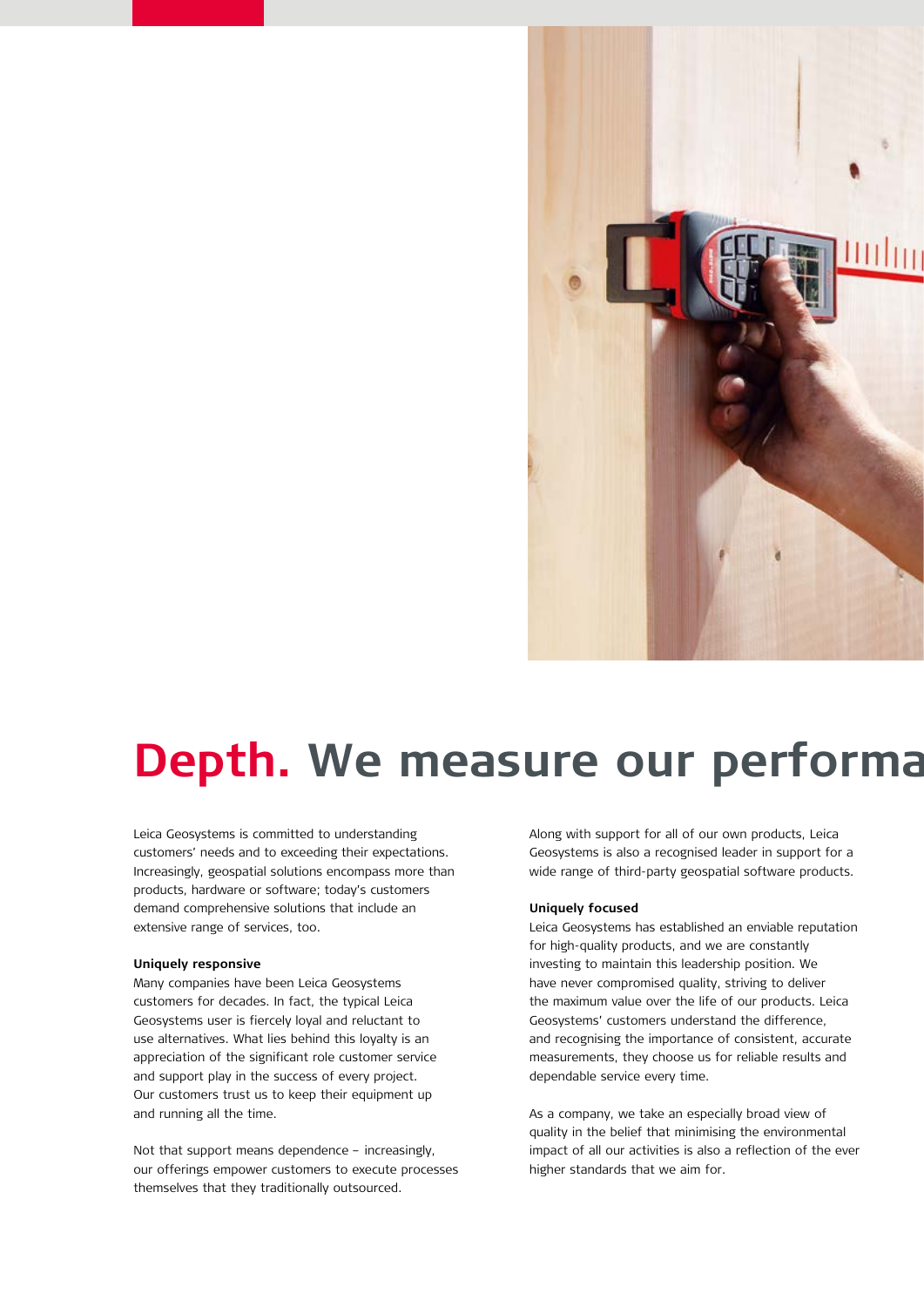

# Ince through our customers' results.

#### **Uniquely innovative**

The unparalleled commitment of Leica Geosystems' research and innovation is reflected in our history of "world's firsts":

- 1921 First portable opto-mechanical theodolite
- 1925 First aerial photography camera
- 1969 First infrared-based distancer
- 1984 First GPS for surveying
- 1991 First industrial laser tracker
- 1993 First handheld laser distance meter
- 2004 First universal GPS/TPS system Leica System 1200 First mobile CMM - Leica T-Probe and Leica T-Scan
- 2005 First total station with integrated GPS Leica SmartStation
- 2008 First future proof GNSS system Leica GPS1200+
- 2009 First handheld laser distance meter with digital color display and tilt sensor - Leica DISTO D5
- 2011 First airborne laser scanner with 500 KHz pulse rate - Leica ALS70
- 2012 First 3D laser scanner with WFD technology - Leica ScanStation P20
- 2013 First MultiStation Leica Nova MS50

2015 First Self-Learning Measurement Instruments - Leica Nova MS60, Leica Nova TS60, Leica Viva TS16

In total, Leica Geosystems holds more than 2,000 patents, many of them registered in the past decade.

#### **Uniquely trusted**

Leica Geosystems' commitment to innovation and quality has a single goal: understanding and supporting the customer's workflow. The results are a product portfolio, a service offering, and a comprehensive range of solutions that are unique in the market.

In turn, these customers have rewarded Leica Geosystems with their trust. Every day, in a million different ways, we continue to strive to earn that trust, wherever, whenever it has to be right.

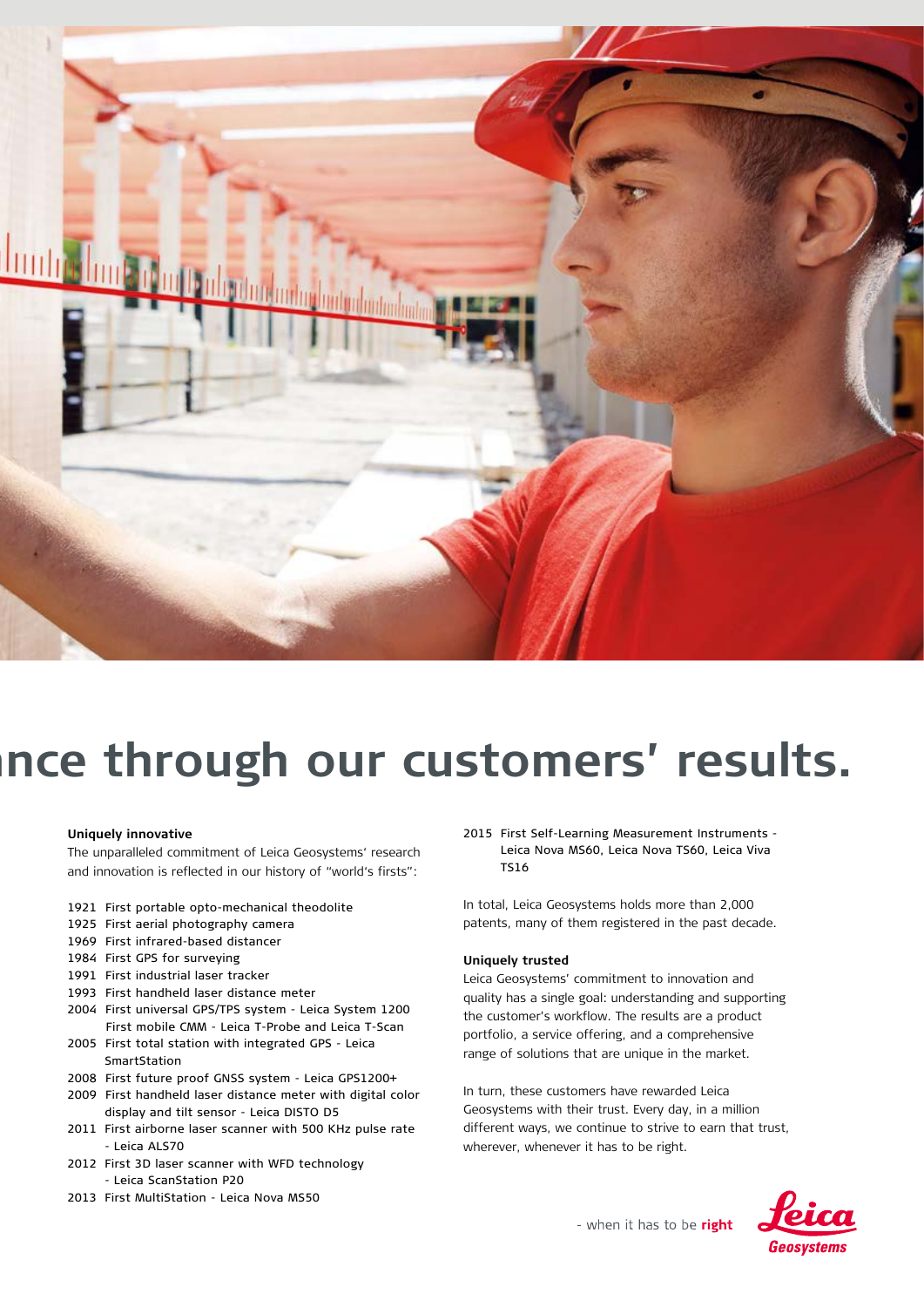

### **Reliable. Capturing reality. Shaping the future.**ACTIVE CUSTOMER Care

From its start in a small Swiss town almost two centuries ago, Leica Geosystems has established a tradition of quality, innovation and dedication to customer satisfaction.

#### **Building on a heritage of excellence**

International and Swiss at the same time, today Leica Geosystems is a global enterprise with more than 3,800 employees serving customers in some 120 countries. Those customers tell us they continue to work with Leica Geosystems because of our truly exceptional support and service.

It's a concept we call Active Customer Care - a true partnership, a commitment to the trust customers

place in Leica Geosystems. From education and training, through ongoing support, to assistance in keeping equipment in top condition - around the clock and around the globe - Leica Geosystems guarantees productivity and performance.

We're proud of those who make this promise come true - the people of Leica Geosystems. A highly educated, unusually talented team that spans the globe, dedicated to customer success, and committed to excellence. A team that applies its expertise and ingenuity to create innovative technologies, develop outstanding products, and deliver exceptional customer service.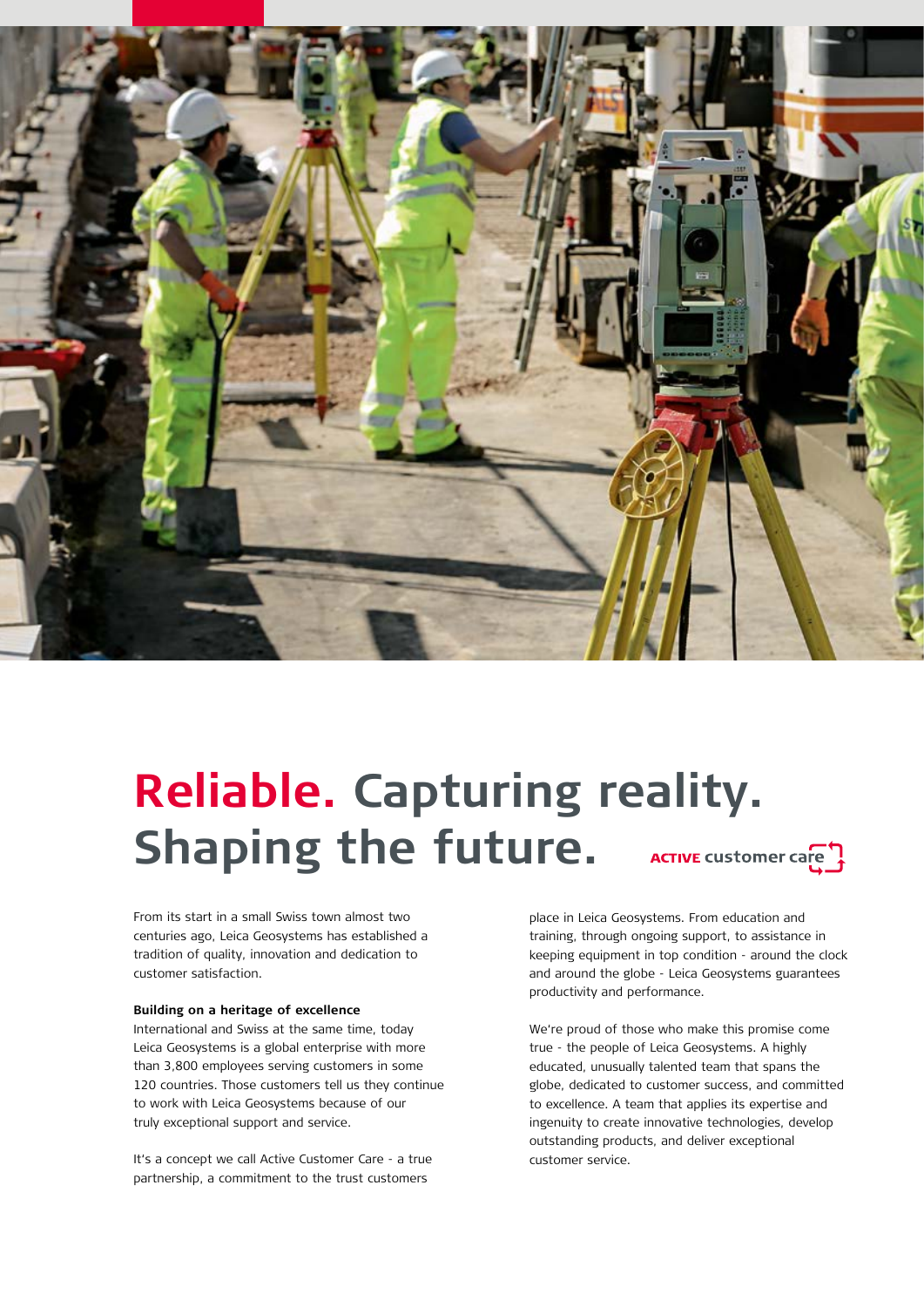



#### **Creating a better world, day by day**

We're impressed by our customers, both current and yet to be, the professionals who use Leica Geosystems' solutions daily, with whom we work to solve problems and create new solutions. Your achievements - be they dams, homes, maps, automobiles, pipelines, parking decks, precision tools, models, theme parks, nature preserves or any one of a myriad of other projects - are what shape the future and lend significance to what we do.

All around the globe, wherever mankind is measuring, improving and protecting the world, Leica Geosystems' solutions are there. We are proud to be the partner you trust - when it has to be right.

**We pride ourselves on our partnerships with our customers – working together to shape the future.**